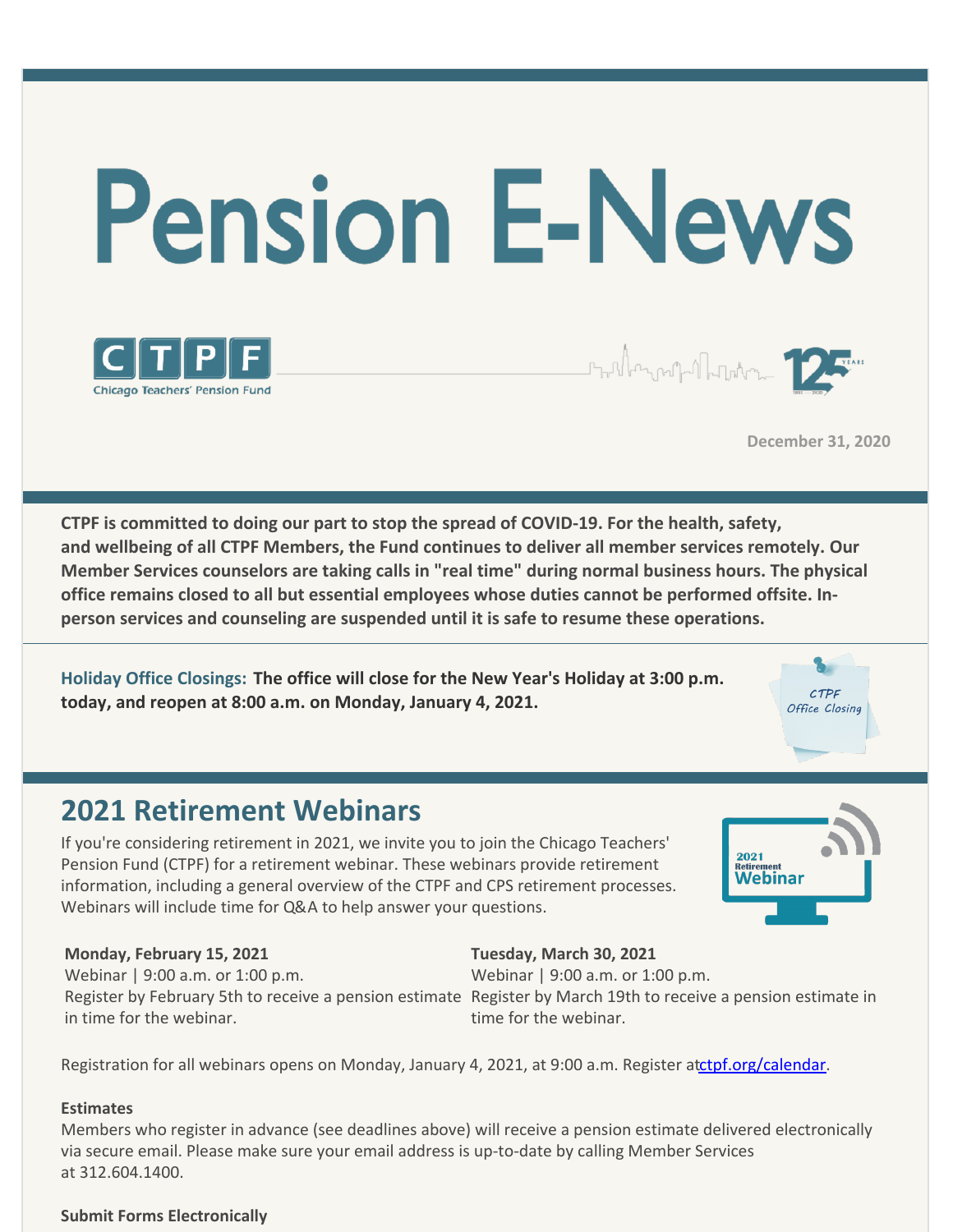During the pandemic, U.S. Mail processing is delayed. Send benefit applications, forms, and documents by fax 312.641.7185 or email an attachment (.pdf or .jpg format) to imaging@ctpf.org to ensure processing. After documents are sent via fax or e-mail please send the originals to CTPF.

### **Register for** *my***CTPF**

CTPF has launched its new Self-Service Portal, *my*CTPF. Members who register for *my*CTPF create their own unique User ID and password. Once an account is created, members can use *my*CTPF to securely access CTPF documents and information. Registered members can:

- View address/contact information on file with CTPF.
- Retirees can view and download a 1099-R and pay advice(s).
- Active and inactive members can view and download their annual Member Statement.

*my*CTPF is available to all CTPF members who complete the one-time registration process.

Members can access the system from a "button" at *ctpf.org*, and must have their CTPF Member ID to register. Two-factor authentication ensures secure access. Active members can find their CTPF Member ID on the Member Statement. Retirees can find their Member ID on a pay advice from the Fund.



### **Senate and Governor's Reports on Diversity**

CTPF Submitted its annual report on Diversity to the Governor and its 11th Annual Report on Diversity to the Illinois Senate this fall. The reports demonstrate the CTPF Board of Trustees' continued commitment supporting and expanding investments with minority, women, and disadvantaged business enterprises (MWDBE) managers. CTPF invested \$4.9 billion, more than 46% of total fund assets, with Minority, Women and Disabled-Owned Business Enterprise (MWDBE) firms in fiscal year 2020, an increase from 44.4% in 2019.



CTPF is proud to remain a leader among pension and retirement systems throughout the United States in providing Minority, Women, and Persons with Disabilities owned business enterprises (MWDBE) access to do business with CTPF. Find copies of the reports here.

### **2021 Medicare Rates Announced**

The Centers for Medicare and Medicaid Services (CMS) have announced Medicare premium rates for 2021. Most members receive Part A at no charge. The chart illustrates the cost for members who must pay for Part A.

### **2021 Medicare Part B^**

Almost everyone must pay for Medicare Part B.

The standard premium for 2021 will be \$148.50 (which includes a \$3.00 service fee that CTPF does not subsidize). This is a \$3.90 increase from the 2020 amount. CTPF will provide a subsidy of \$87.30 per month for all qualified members. If you make Part B payments directly to Medicare, CTPF provides the subsidy by adding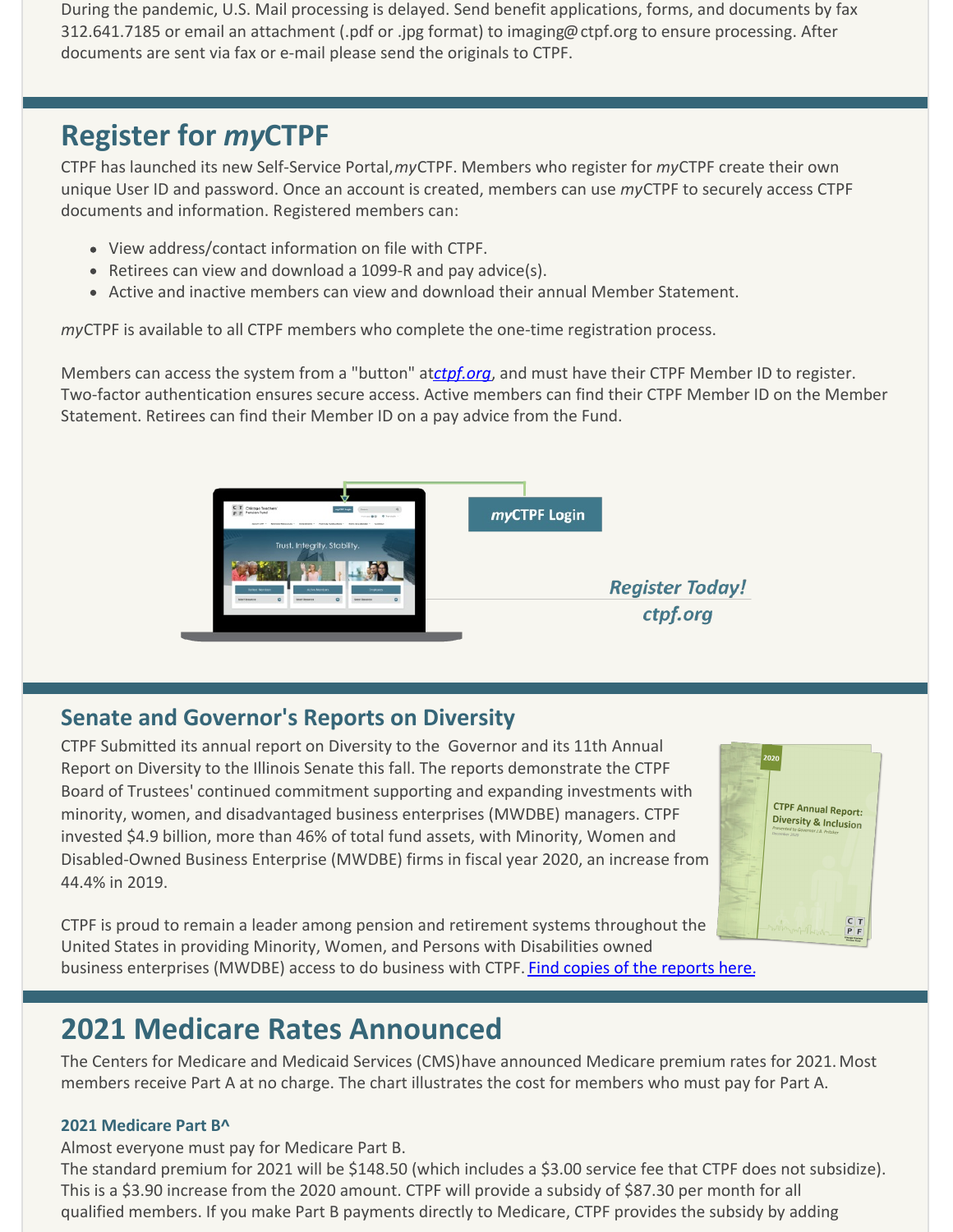\$87.30 to your monthly pension benefit. Some members are subject to IRMAA fees CTPF does not subsidize Part B<br>**MEDICARE PREMIUMS**\* fees, late enrollment penalties or Part B IRMAA

amounts. All CTPF members receive the same Part B subsidy.

| <b>Medicare</b>                          | 2021<br>Cost | <b>CTPF</b><br><b>Subsidy</b> |
|------------------------------------------|--------------|-------------------------------|
| Medicare A with<br>40 quarters           | $\Omega$     | $\Omega$                      |
| Medicare A with<br>30-39 quarters        | \$259        | \$155.40                      |
| Medicare A with<br>Less than 30 quarters | \$471        | \$282.60                      |
| Standard Medicare Part B                 | \$148.50^    | \$87.30                       |

### **CTPF COVID-19 Information & Resources**

CTPF has created our COVID-19 Response websitectpf.org/covid-19. This website link provides you with CTPF up-

to-date information on the Fund's operations during the pandemic.

| <b>Call or Email Member Services</b><br>While CTPF remains closed to all but essential employees, new software makes it<br>possible for Member Services counselors to resume answering calls in "real<br>time," and to provide all call center functions. Calls will be answered during<br>normal business hours, 8:00 a.m. until 5:00 p.m., Monday through Friday.<br>Members who need assistance should call 312.641.4464 or<br>email memberservices@ctpf.org. |
|------------------------------------------------------------------------------------------------------------------------------------------------------------------------------------------------------------------------------------------------------------------------------------------------------------------------------------------------------------------------------------------------------------------------------------------------------------------|
| <b>Submit Documents Electronically</b><br>During the pandemic, U.S. Mail processing may be delayed. The best way to send<br>benefit applications and documents to CTPF is by fax 312.641.7185 or email an<br>attachment (.pdf or .jpg) to imaging@ctpf.org.                                                                                                                                                                                                      |
| <b>Help with Scanning</b><br>Need to scan a document to email to CTPF but you don't have a scanner? A<br>printer or smartphone scanning app or smartphone camera can help you get the<br>job done. Click here for more information on scanning.                                                                                                                                                                                                                  |
| <b>Remote Notary Available</b><br>CTPF now offers remote notarization for CTPF documents. Members who would<br>like to use remote notary services should call 312.641.4464 or email<br>Memberservices@ctpf.org, and request a video conference for notarization. <i>Find</i><br>more information here.                                                                                                                                                           |
| <b>CTPF Annuitant Health Plan Information</b><br>CTPF annuitant health insurance plans offer coverage for COVID-19 diagnosis and<br>treatment, and some have added additional telehealth and mental health<br>benefits. Find more information here, call the number on the back of your health                                                                                                                                                                   |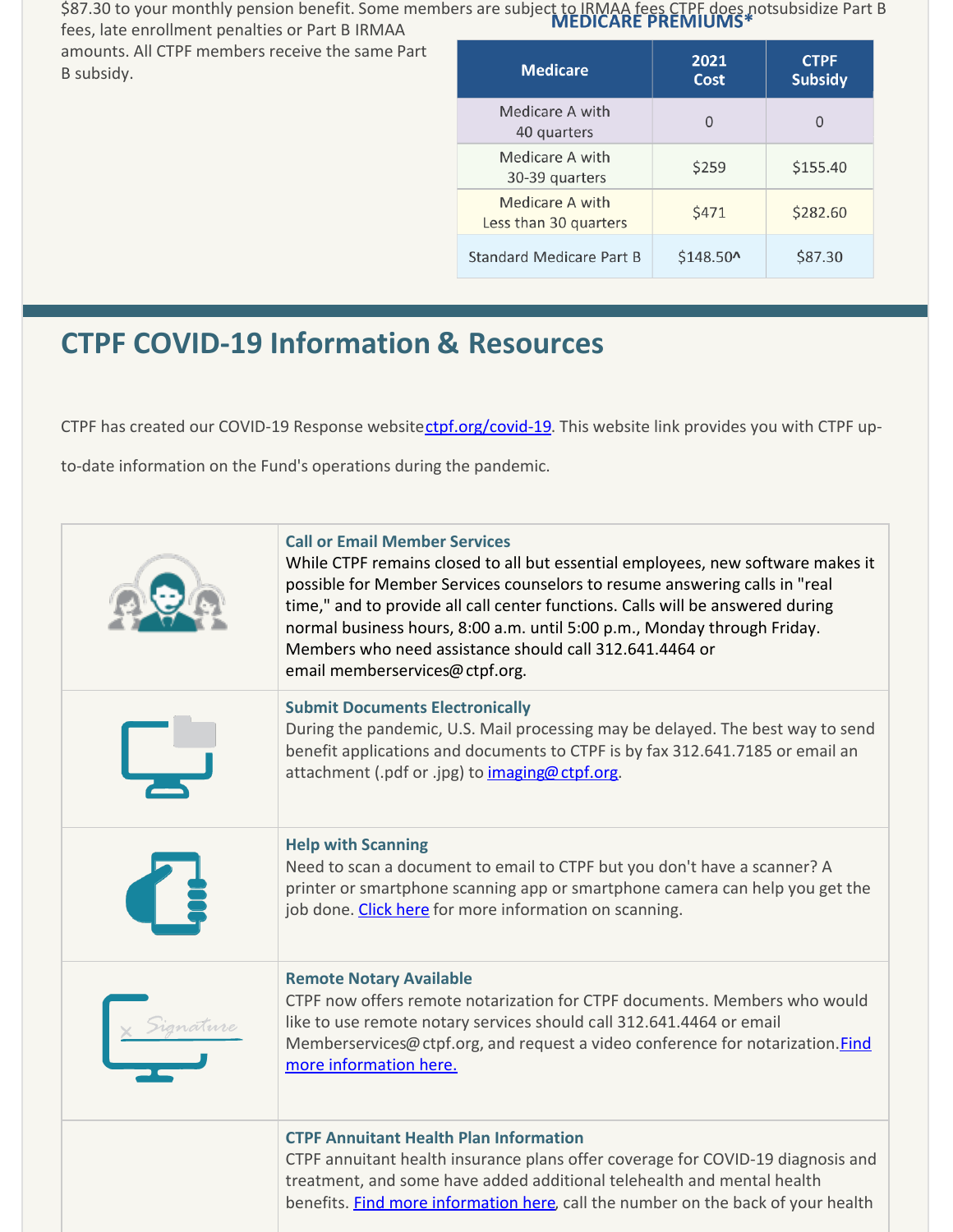insurance card, or visit your carrier's website for specific benefit information.

# **Pension Payment Schedule**

The schedule for mailing checks and direct deposit dates through January 2021 is listed below. **Click here** for the full schedule.

| <b>Month</b>      | Last Day to<br><b>Submit an Address or Tax</b><br><b>Withholding Change</b> | <b>Check Mailing Date</b> | <b>Direct Deposit Date</b> |
|-------------------|-----------------------------------------------------------------------------|---------------------------|----------------------------|
| January 2021      | December 16, 2020                                                           | December 30, 2020         | January 4, 2021            |
| February 2021     | January 14, 2021                                                            | January 28, 2021          | February 1, 2021           |
| <b>March 2021</b> | February 11. 2021                                                           | February 25, 2021         | March 1, 2021              |
| <b>April 2021</b> | March 17, 2021                                                              | March 30, 2021            | April 1, 2021              |

# **1099-R Mailings**

Form 1099-R reports the distribution of pension benefits. CTPF will mail Form 1099-R to all retired members by January 31, 2021.



### **Security Enhancement for 1099-R Forms**

As an added security measure, Social Security numbers on 1099-R forms will be truncated (\*\*\*-\*\*-1234). Replacing the first five numbers with asterisks protects member's personal

identifying information in accordance with Internal Revenue Service protocols. The electronic Form 1099-R sent to the Internal Revenue Service will include the full nine-digit Social Security number for matching purposes.

# **Employer Contribution Reporting**

Each pay period, Employers remit employee pension contributions to CTPF. Illinois law requires that these contributions be made within a certain time period. If the Employer does not send the funds within the required time, penalties may be assessed. Find the most recent list of delinquent employers here.



# **Lost Payees**

CTPF is trying to contact members who are over age 70½, but who have not commenced benefits or taken a refund of their contributions. If you or someone you know is included on the Lost Payees Listing, please contact Member Services, 312.641.4464 or email memberservices@ctpf.org.